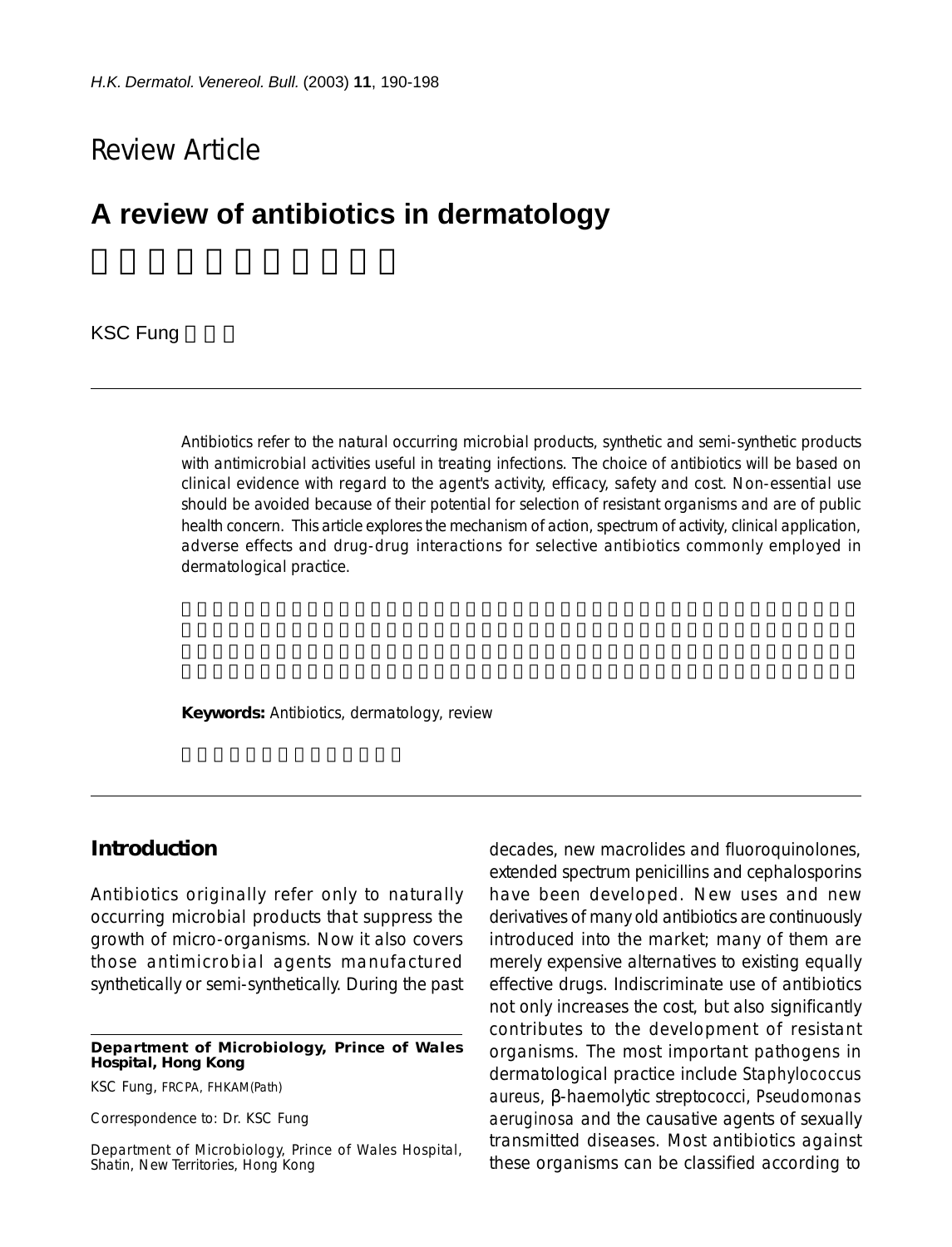the main target sites for antibacterial action. Those commonly used are agents inhibiting the synthesis of bacterial cell wall, protein and nucleic acids. Choices of antibiotics for some common dermatologic infections are shown in Table 1.1

# **Inhibitions of cell wall synthesis**

The beta-lactams are bactericidal drugs that block the formation of bacterial peptidoglycan cell wall and activate cell autolysis.2 The penicillins and cephalosporins are the major classes widely used in dermatological practice.

# *Penicillins*

## Spectrum of activity

The penicillins have wide spectrum of antibacterial activity, low toxicity, good efficacy and are relatively inexpensive. Natural penicillins include aqueous penicillin G, penicillin V, and benzathine penicillin G. They are active against *Treponema pallidum*, streptococci and a very small percentage of staphylococci causing cellulitis, impetigo and blistering distal dactylitis. Penicillin G and penicillin V are also useful against agents causing actinomycosis, Lyme disease, erysipeloid, meningococcaemia and infected dogs or cat bites.

### **Table 1.** Antibiotic choices for skin infections\*

| Pathogens                          | <b>Diseases</b>                                          | <b>Preferred antibiotics</b> | <b>Alternatives</b>                                             |
|------------------------------------|----------------------------------------------------------|------------------------------|-----------------------------------------------------------------|
| Actinomyces israelii               | Actinomycosis                                            | Penicillin V                 | Clindamycin                                                     |
| <b>Bacillus anthracis</b>          | Anthrax                                                  | Penicillin G, ciprofloxacin  | Erythromycin, doxycycline                                       |
| Borrelia burgdorferi               | Lyme disease                                             | Doxycycline, amoxicillin     | Erythromycin, cefuroxime                                        |
| Calymmatobacterium<br>granulomatis | Granuloma<br>inguinale                                   | Doxycycline                  | Trimethoprim-<br>sulfamethoxazole                               |
| Chlamydia<br>trachomatis           | Non-gonococcal<br>urethritis, cervicitis                 | Doxycycline, azithromycin    | Erythromycin                                                    |
| Clostridium perfringens            | Gas gangrene                                             | Penicillin G                 | Clindamycin                                                     |
| Haemophilus ducreyi                | Chancroid                                                | Erythromycin, ceftriaxone    | Azithromycin, fluoroquinolone                                   |
| Neisseria gonorrhoeae              | Gonorrhoea                                               | Ceftriaxone, ceftibuten      | Spectinomycin,<br>fluoroquinolone                               |
| Pasteurella multocida              | Dogs or cat bites                                        | Penicillin                   | Amoxcillin-clavulanate,<br>doxycycline                          |
| Proprionibacterium<br>acnes        | Acne                                                     | Doxycycline                  | Erythromycin, clindamycin                                       |
| Staphylococcus aureus              | Impetigo, ecthyma,<br>blistering distal<br>dactylitis    | Cloxacillin                  | First generation<br>cephalosporin, clindamycin                  |
| Streptococcus pyogenes             | Cellulitis, impetigo,<br>blistering distal<br>dactylitis | Penicillin V                 | First generation<br>cephalosporin, erythromycin,<br>clindamycin |
| Treponema pallidum                 | Syphilis                                                 | Penicillin G                 | Doxycycline, ceftriaxone,<br>erythromycin                       |
| Vibrio vulnificus                  | Wound or<br>bacteraemia with<br>skin lesions             | Doxycycline                  | Cefotaxime, ciprofloxacin                                       |

\* Modified from reference 1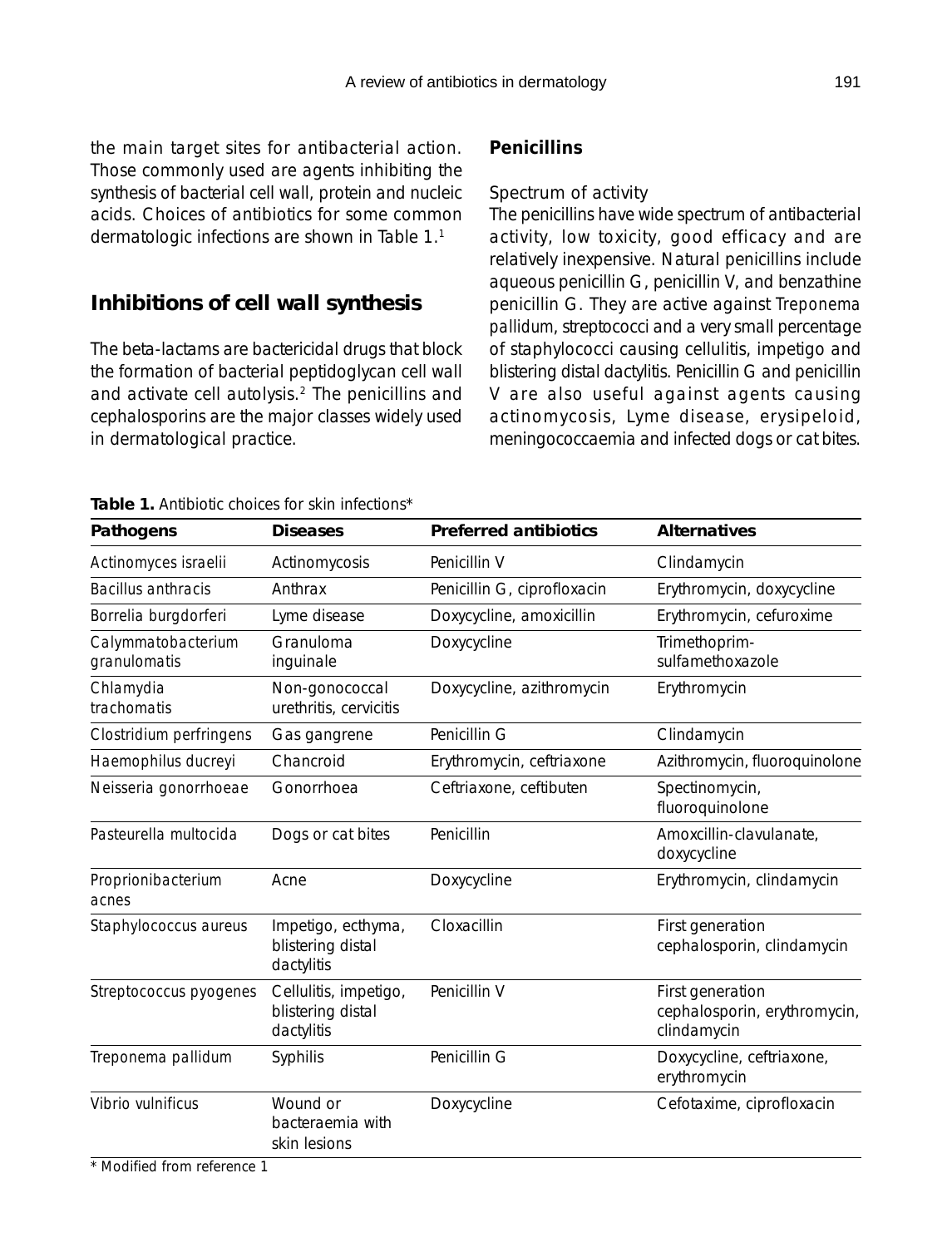Benzathine penicillin is primarily indicated for treatment of syphilis, streptococcal cellulitis and prophylaxis against recurrent streptococcal infections.

Bacteria such as *Staphylococcus aureus and Neisseria gonorrhoeae* produce beta-lactamase enzymes that inactivate beta-lactam agents. Nafcillin, dicloxacillin and cloxacillin are penicillinase-resistant penicillins (PRP) with useful activity against staphylococci, and to a less extent, streptococci. Therefore, a combination of penicillin and PRP is commonly employed in treating skin and soft tissue infections. The penicillin binding proteins of methicillin-resistant *Staphylococcus aureus* (MRSA) have decreased affinity to PRP,3 requiring the use of vancomycin for treatment.

The aminopenicillins (ampicillin, amoxicillin), carboxypenicillins (carbenicillin, ticarcillin) and the ureidopenicillins (mezlocillin, piperacillin) were developed for their gram-negative antimicrobial activity. They have little use in dermatological practice but are associated with drug rashes. By inhibiting beta-lactamases, beta-lactamase inhibitors (clavulanic acid, sulbactam, or tazobactam) extend the antibacterial spectra of penicillins to cover *S. aureus*, a certain proportion of gram-negative bacteria and anaerobes.4 Amoxicillin-clavulanic acid and ampicillinsulbactam have been shown to be effective in the treatment of skin or soft tissue infections and animal or human bites.

#### Adverse reactions and drug interactions

Hypersensitivity reactions to penicillin are estimated to occur in 3 to 10% of the general population. Cross-reactivity among all classes of penicillins is high. The risk of anaphylactic reactions is roughly 1 in 10,000 treatment courses, usually begin within 30 minutes after administration, and 10% of cases are fatal.<sup>5</sup> Gastrointestinal side effects may manifest as nausea, vomiting, abdominal pain, diarrhoea or even *Clostridium difficile* enterocolitis. Mild to serious neurologic adverse reactions may rarely occur, particularly if given in large intravenous doses to renal impaired patients. Rare reactions such as haemolytic anaemia, granulocytopenia, thrombocytopenia, hepatotoxicity, interstitial nephritis and renal failure have been reported.

#### *Cephalosporins*

#### Spectrum of activity

The cephalosporins are classified into generations. The first generation cephalosporins (cefazolin, cephalexin) provide good coverage against streptococci and methicillin-sensitive staphylococci, and are very useful for treatment of community acquired skin and soft tissue infections. Second-generation agents (cefuroxime, cefaclor) have variable activity against staphylococci but are more active against selected gram-negative organisms. Third-generation compounds are the most active against gramnegative organisms, agents such as ceftazidime are active against *P. aeruginosa*. Ceftriaxone, cefixime and ceftibuten are highly effective and well tolerated as a single-dose therapy for treatment of uncomplicated gonorrhoea.6,7 Their cure rate compares favourably with each other; cefixime and ceftibuten are also well absorbed orally. Cefepime is a fourth-generation agent with extended spectrum of activity against both grampositive and gram-negative organisms (including *Pseudomonas*) and is useful in treating complicated nosocomial skin and soft tissue infections.<sup>8</sup>

#### Adverse reactions and drug interactions

Around 1 to 3% of patients who receive cephalosporins will develop mild, self-limiting maculopapular rash. Gastrointestinal complaints such as nausea, vomiting or diarrhoea may occur. Fever, serum sickness, candidal vulvovaginitis, blood eosinophilia are occasional complications. Cross-reactivity to cephalosporins may occur in 3 to 5% of penicillin-allergic patients. The manifestations are usually mild, but will be of particular concern with severe or immediate hypersensitivity reactions to penicillins. <sup>9</sup>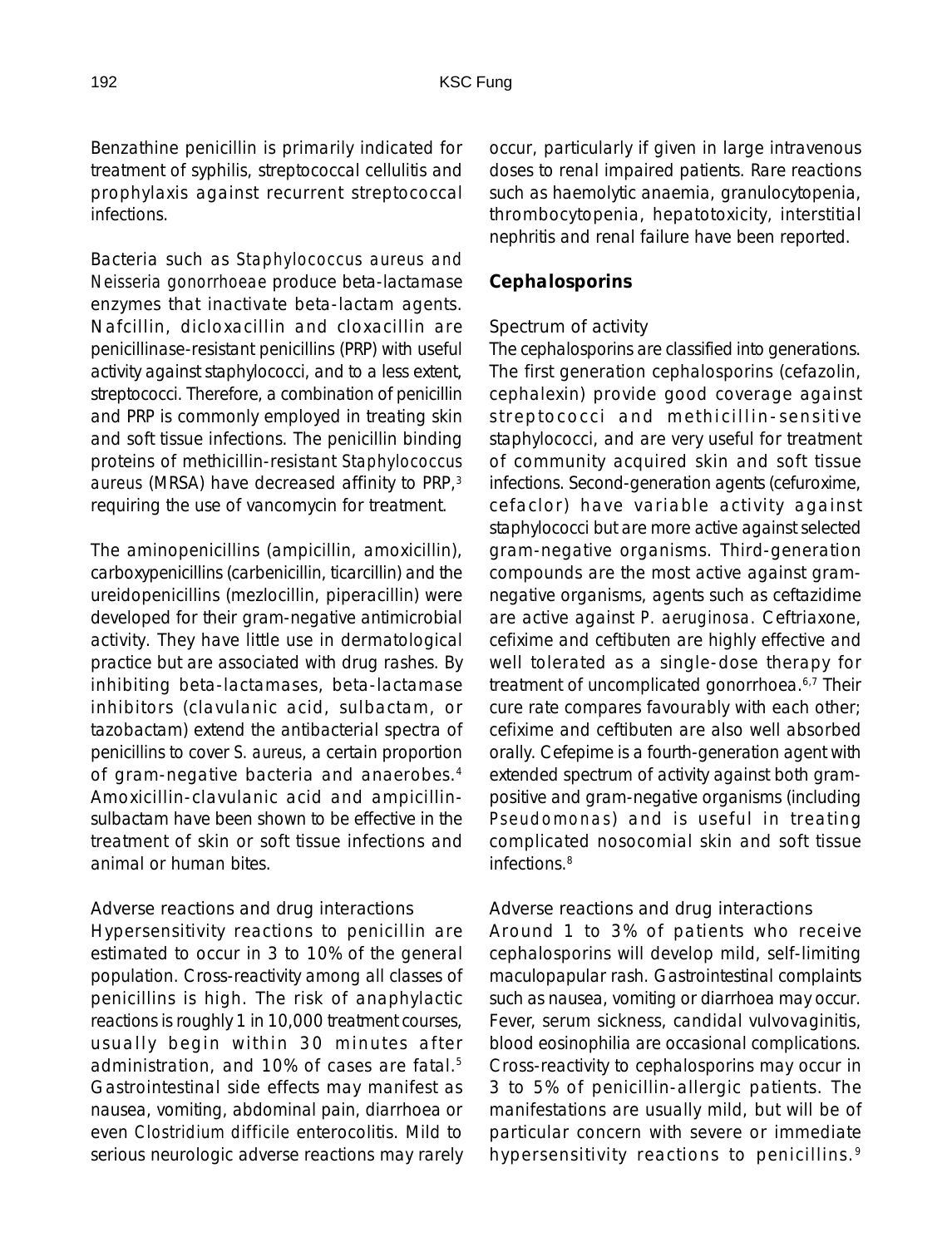Cephalosporins are useful to treat streptococcal and staphylococcal infections for patients with non-life-threatening reactions to penicillin.

# **Inhibitors of protein synthesis**

Commonly used by dermatologists, the tetracyclines, macrolides and lincosamides inhibit bacterial protein synthesis by binding to the ribosomes. Tetracyclines act on the 30S subunits. Macrolides and lincosamides act on the 50S subunits and resistance to one confers resistance to the other group.

### *Tetracyclines*

#### Spectrum of activity

Tetracycline and the longer acting doxycycline and minocycline are commonly used in dermatology. Different tetracyclines differ mainly in their pharmacological properties rather than in their antibacterial spectra. They are bacteriostatic board spectrum antibiotics inhibiting aerobic and anaerobic bacteria.10 Tetracyclines are valuable in treating agents causing acne vulgaris, chlamydial infections, granuloma inguinale, *Vibrio vulnificus* infections, dogs or cat bites, mycoplasma and rickettsial infections, anthrax, syphilis, Lyme disease, ehrlichiosis and some protozoal and mycobacterial infections. However, widespread resistance to tetracyclines has occurred in staphylococci and streptococci. Minocycline is useful for treating sensitive strains of MRSA, in particular when vancomycin is not considered appropriate.11 *Mycobacterium marinum* is susceptible to minocycline, whereas other mycobacteria such as *M. fortuitum* and *M. chelonei* are more susceptible to doxycycline.

Adverse reactions and drug interactions Tetracyclines are contraindicated in pregnancy and in children because of their association with dental staining and interference with bone growth. Doxycycline has less gastrointestinal side effects and requires less frequent dosing. It is excreted

primarily via biliary tract and is preferred for patients with impaired renal function. Absorption may be impaired by food, particularly milk products, and by cations like calcium, aluminium and iron. Photosensitivity and phototoxicity may occur with some tetracyclines. Tetracyclines may interact with digoxin causing digitalis toxicity. Minocycline and amitriptyline given together may accelerate cutaneous pigmentation. Serum levels of doxycycline will be influenced by coadministration of cytochrome P-450 enzymes inducers or inhibitors.

### *Macrolides*

### Spectrum of activity

Important members of these bacteriostatic drugs include erythromycin and the new macrolides, clarithromycin and azithromycin. Clarithromycin and azithromycin are better tolerated, more stable and have improved pharmacokinetics that allow shorter dosing schedules. Azithromycin has the additional advantage of shorter treatment regimens, improved tolerance and potentially improving compliance. Erythromycin is commonly used for treatment of streptococcal infections in patients allergic to penicillin. All three macrolides are active against β-haemolytic streptococci and some methicillin-sensitive *S. aureus*. However, the emergence of resistance amongst these organisms gradually limits their clinical usefulness. They have good activity against *Chlamydia, Mycoplasma* species, *Treponema pallidum, Haemophilis ducreyi and Ureaplasma urealyticum*. Clarithromycin and azithromycin are more active than erythromycin against some non-tuberculous mycobacteria, *Haemophilis influenzae* and *Chlamydia trachomatis*. Clarithromycin is as effective and safe as cefadroxil and erythromycin for treating skin/ skin structure infections.12 Azithromycin has longer half-life, allows single-dose therapy in the treatment of uncomplicated chlamydial genital infection<sup>13</sup> and gonorrhoea.<sup>14</sup>

Adverse reactions and drug interactions The most common side effects are gastrointestinal: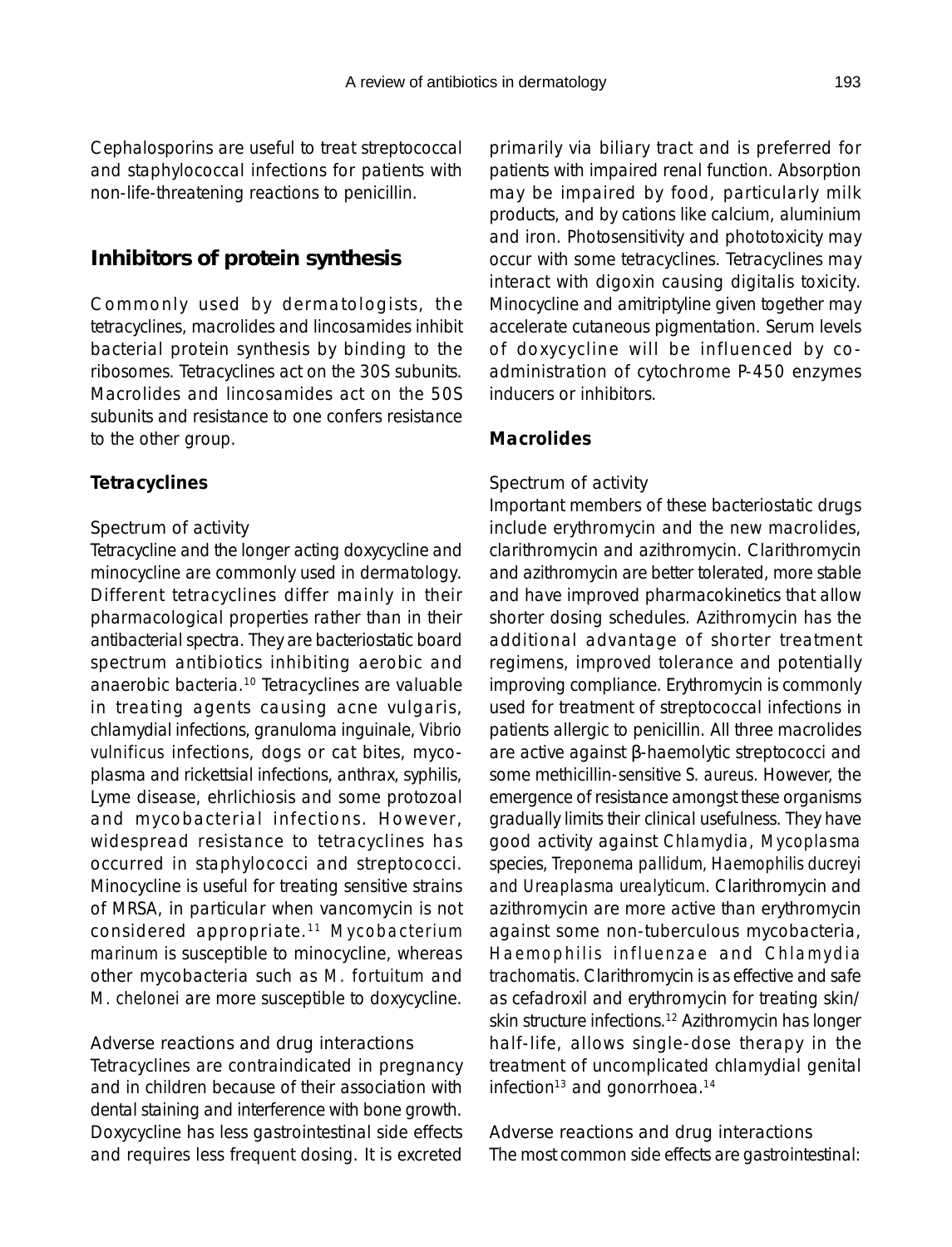nausea, vomiting, diarrhoea, abdominal pain, anorexia. Deranged liver functions and eosinophilia occasionally occurred. By interfering with the hepatic cytochrome P-450 enzyme system, erythromycin and clarithromycin can increase the blood levels of theophylline, warfarin, triazolam, carbamazepine, and cyclosporine.15 Coadministration with astemizole, terfenadine may cause ventricular arrhythmia and should be avoided. Human studies have shown that azithromycin gives fewer drug-drug interactions than the other two macrolides.

# *Lincosamides*

#### Spectrum of activity

Clindamycin provides bacteriostatic coverage for gram-positive cocci including streptococci and most *Staphylococcus aureus*, and is active against most anaerobes including *Propionibacterium* and *Actinomyces species*. Enterobacteriaceae, *Pseudomonas* spp. and *Acinetobater* spp. are intrinsically resistant to clindamycin. It is useful for treatment of acne vulgaris, rosacea, $16,17$  and necrotising fasciitis. Clindamycin is an alternative to penicillin for streptococcal or staphylococcal infections in allergic patients. It is also alternative to metronidazole for the treatment of bacterial vaginosis.18

Adverse reactions and drug interactions Diarrhoea is a common side effect of clindamycin therapy. The reported incidence of clindamycin associated *Clostridium difficile* colitis varies between 0.01% and 10%.19 and its uses are therefore restricted. Clindamycin, chloramphenicol and the macrolides should not be used concurrently because they have similar activities and competitively inhibit each other.

# **Inhibitors of nucleic acid synthesis**

### *Fluoroquinolones*

The fluoroquinolones inhibit DNA gyrase, an essential enzyme involved in the stability of bacterial DNA.<sup>20</sup> Commonly used fluoroquinolones such as ciprofloxacin and ofloxacin are rapidly absorbed in the oral form with high bioavailability.

### Spectrum of activity

They are broad-spectrum bactericidal agents covering both gram-negative and gram-positive organisms. They are active against *Staphylococcus aureus*, less likely for MRSA, and are not reliable for streptococci. They are also effective for *Bartonella henselae, Rickettsia spp.* and mycobacterial spp. such as *M. tuberculosis, M. xenopi* and *M. fortuitum*. Ciprofloxacin remains the most potent quinolone against *Pseudomonas aeruginosa*. In the treatment of sexually transmitted infections, they are active against *Haemophilus ducreyi* and sensitive strains of *Neisseria gonorrhoeae*. Ofloxacin or its more active counterpart, levofloxacin, cover both chlamydia and gonorrhoea and is useful for pelvic inflammatory disease. The quinolones have no activity against some important pathogens such as *Nocardia asteroides, Ureaplasma urealyticum* and treponemes.

### Adverse reactions and drug interactions

The frequency of gastrointestinal upset is about 5%. Allergic reactions such as rash, urticaria, and photosensitivity occur in 1 to 2% of patients. Reduce exposure to sunlight and use of sunscreen is advised. They caused chondrocyte toxicity and impaired cartilage development in experimental studies; $2^{1,22}$  and should be avoided in pregnant, nursing women and children. They are sometimes associated with dizziness, headache, insomnia, deranged liver function and prolong QT interval. Interference with urine screening of porphyrins by ofloxacin, giving false-positive diagnosis of porphyria was reported.<sup>23</sup> Absorption can be interfered by co-ingestion with food, sucralfate and cations such as aluminium, magnesium, iron, or calcium. Ciprofloxacin can inhibit theophylline and caffeine metabolism. It also inhibits gammaaminobutyric acid, potentially causing seizures when administered with some nonsteroidal antiinflammatory drugs.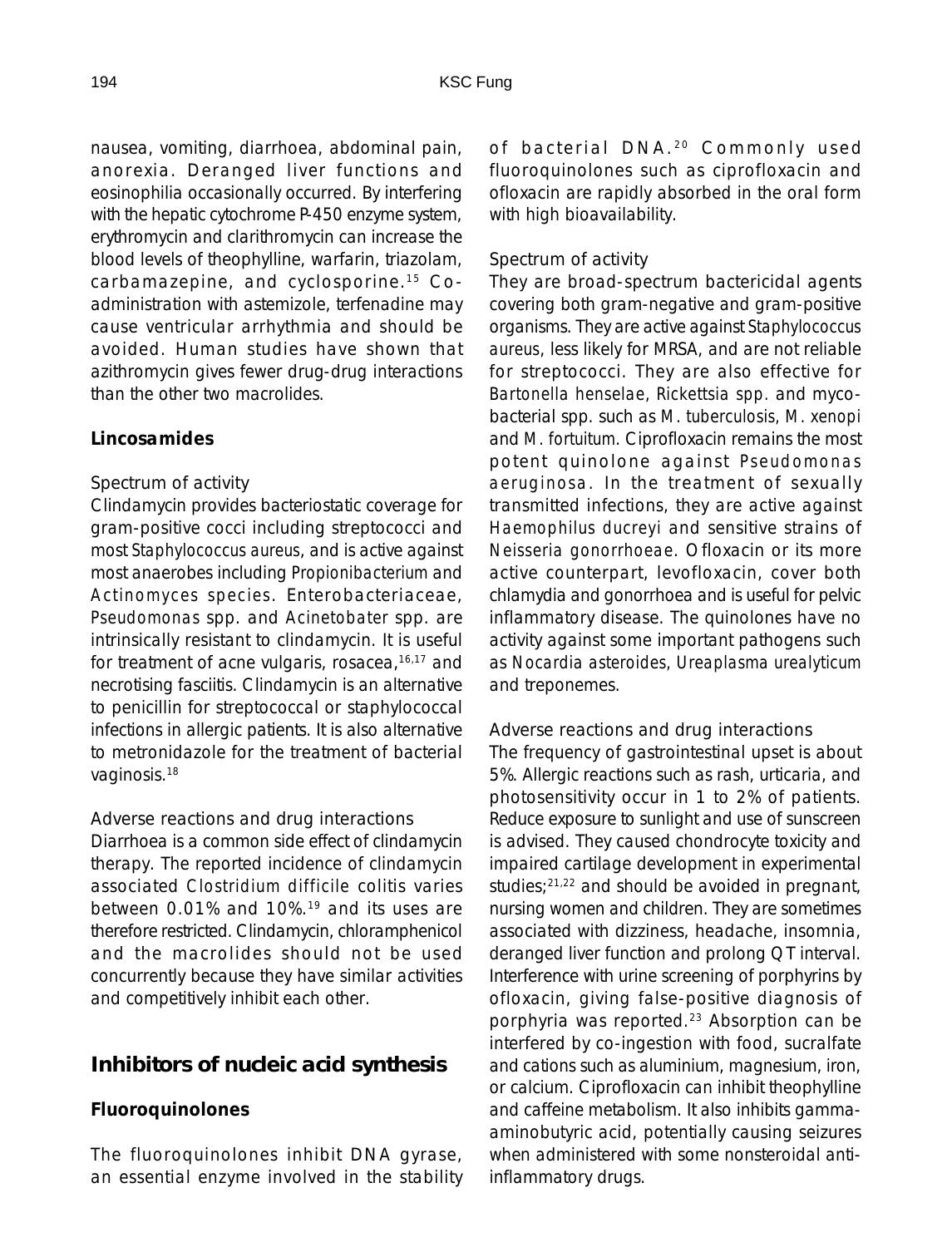## *The sulfonamides and trimethoprim*

Both sulfonamides and trimethoprim are bacteriostatic drugs inhibiting bacterial folic acid synthesis.24 Trimethoprim-sulfamethoxazole (TMP-SMX) combination improves the antibacterial spectrum and decreases the resistance rate.

#### Spectrum of activity

TMP-SMX covers both gram-negative and grampositive organisms such as staphylococci (including methicillin-resistant strains), *Haemophilus influenzae, Salmonella typhi* but increasing resistance is a concern. TMP-SMX is mainly used to treat urinary tract infections, *Pneumocystis carinii* pneumonia, shigellosis and respiratory tract infections. For dermatological use, it is useful for treatment of nocardiosis and some forms of Wegener's granulomatosis.25,26 It is also effective in the treatment of acne. However, it should not be used as first line drug because of the potential serious adverse effects such as hypersensitivity reactions and Stevens-Johnson syndrome. Trimethoprim alone has also been found to be useful in the treatment of inflammatory acne, with the principal adverse effect being a drug eruption that usually resolved rapidly upon cessation of drug. Skin and soft tissue infections due to staphylococci and streptococci should preferably be treated with other more reliable agents.

### Adverse reactions and drug interactions

TMP-SMX can cause gastrointestinal side effects; hypersensitivity reactions such as fever or rashes may occur in 3 to 5% of patients. Aseptic meningitis and meningoencephalitis, or even severe adverse effects including Stevens-Johnson syndrome, toxic epidermal necrolysis, aplastic anaemia and fulminant hepatic necrosis have rarely been seen. Stevens-Johnson syndrome is more likely to be associated with the sulfonamide component and no cases were recorded for trimethoprim alone. TMP-SMX can cause haemolysis in patients with glucose-6-phosphate dehydrogenase deficiency. It acts as folate

inhibitors and should be avoided in megaloblastic anaemia, pregnancy and during breastfeeding. TMP-SMX may increase the serum concentration of warfarin, phenytoin, oral hypoglycaemic agents and methotrexate to toxic levels.27

# **Other useful antibiotics**

# *Metronidazole*

Reduced metronidazole interferes with DNA structure and inhibit nucleic acid synthesis. Metronidazole is an anti-anaerobe and an antiprotozoal agent but is ineffective against aerobic bacteria. It is useful in treating bacterial vaginosis, trichomonas vaginitis and anaerobic infections except actinomycosis and acne vulgaris.28 Side effects include gastrointestinal complaints, metallic taste, dizziness, headache and disulfiram-like effect with alcohol. Metronidazole can cause neurological complications28,29 in patients with history of central nervous system disorders.

# *Glycopeptides*

The antibacterial activity of vancomycin and teicoplanin is essentially restricted to gram-positive organisms, notably staphylococci and streptococci.<sup>30</sup> They are particular useful in the management of MRSA infections and in treating severe infections caused by susceptible organisms in patients with penicillin allergy. However, vancomycin-resistant *S. aureus* has recently been reported.

# *Oxazolidinones*

Linezolid is a completely new synthetic agent active against all the clinically important gram-positive bacteria, including multiple resistant strains.<sup>31</sup> It has good bioavailability by both oral and intravenous routes and dose adjustment in patients with renal impairment is not required. The drug has a good safety profile and useful in treating a variety of skin and soft tissue infections.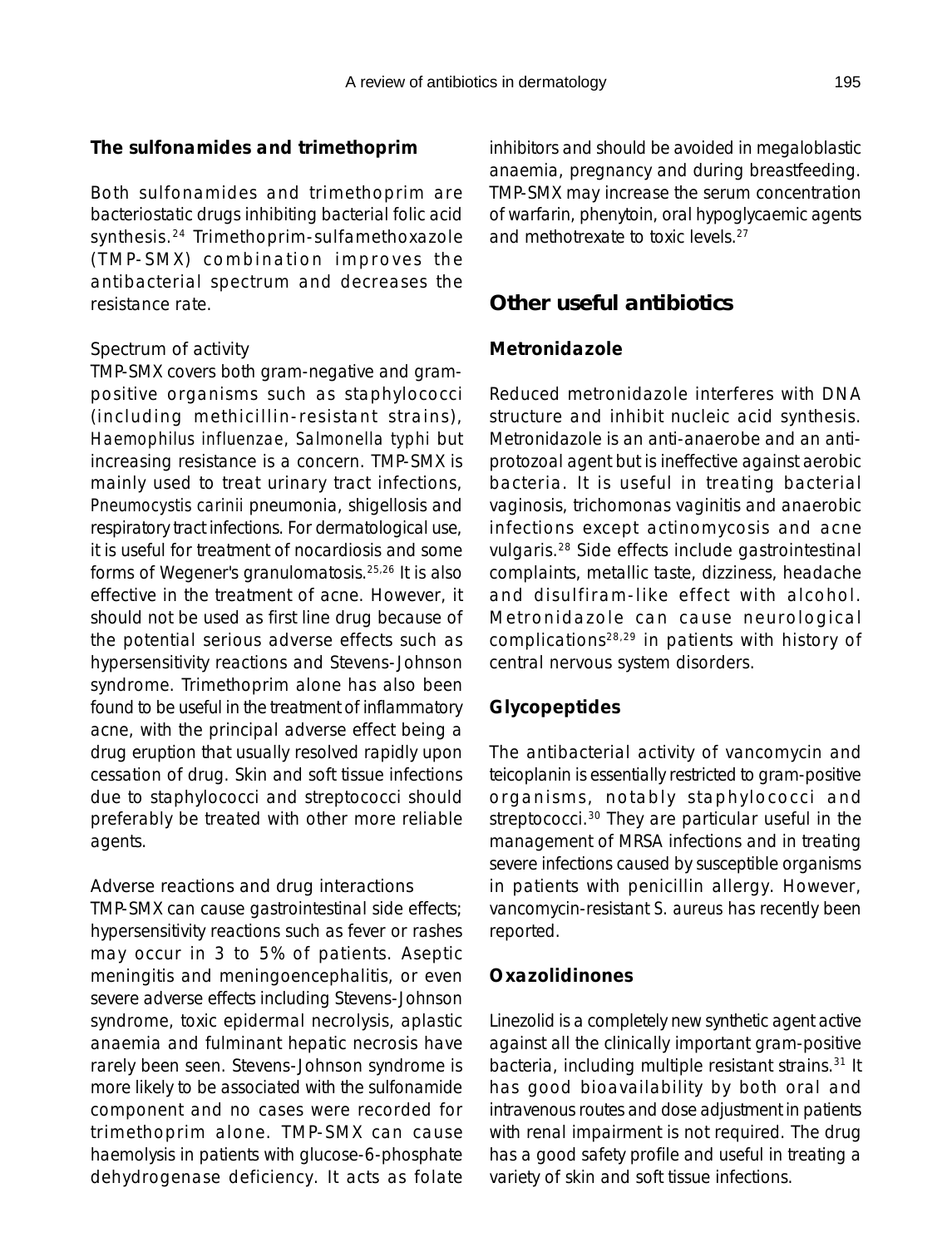# **Topical antibiotics**

Topical antibiotics are used primarily for mild to moderate superficial infections and for the prevention of recurrences in carriers of *Staphylococcus aureus*. They are also useful as prophylaxis following minor dermatological and cosmetic procedures to prevent postoperative wound infections. Comparing with systemic therapy, it has lower risk of systemic side effects and emergence of resistance in the gut microflora, higher concentration at the infection site and the overall usage of less drug. Development of contact allergy and bacterial resistance are potential adverse reactions. Commonly used topical antibiotics include tetracycline, macrolide, lincosamide, fusidic acid, chloramphenicol and mupirocin. Tetracycline, erythromycin and clindamycin are useful for the treatment of mild to moderate acne vulgaris. It was shown that tetracycline and erythromycin have additional antiinflammatory effects that allow inhibition of neutrophilic chemotactic factors.32 Fusidic acid and tetracycline are suitable for treating skin infections caused by gram-positive cocci. Mupirocin is effective in eradicating nasal carriage and local treatment of *Staphylococcus aureus* (including MRSA). In order to prevent development of bacterial resistance, prolonged use of topical antibiotics has to be restricted.

# **Systemic antibiotic prophylaxis**

Indications for antibiotic prophylaxis in dermatology are few. In recurrent skin infections, oral clindamycin, penicillin or erythromycin can be used depending on the causative agents. The expected infection rate following dermatological surgery without chemoprophylaxis is about 5% and the infections are usually mild. Systemic antibiotic prophylaxis is usually not required. Deep and extensive surgery involving mucosal surface may warrant preoperative antibiotics. A single dose of intravenous cefazolin 1 g will be adequate. Antibiotic prophylaxis is justified in patients with abnormal heart valves or implanted prostheses

undergoing surgery of infected tissue. A single dose of antibiotic (oral or parenteral) giving one hour before the procedure is usually adequate. Appropriate choices include first generation cephalosporin (cefazolin, cephalexin), penicillinase-resistant penicillin (cloxacillin, nafcillin), or clindamycin in penicillin-allergic patients.

# **Antibiotic resistance**

The importance of antibiotic resistance in dermatological practice is increasing. In dermatological patients the most important resistance problems are found among staphylococci, streptococci, *Proprionibacterium acne* and *Neisseria gonorrhoeae*. Over 95% of *Staphlococcus aureus* strains have developed resistance to penicillin, and MRSA is in the rising trend. MRSA are often resistant also to erythromycin, tetracycline, gentamicin and quinolones. Increasing resistance of erythromycin and tetracycline has been reported for *Streptococcus pyogenes*. It is estimated that one in four acne patients harbours *Propionibacterium acnes* strains resistant to tetracycline, erythromycin, and clindamycin. An alarming trend toward antibiotic resistance was observed in hospitalised dermatology patients.<sup>33</sup> In Hong Kong, the IMPACT (Interhospital Multi-discipinary Programme on Antimicrobial Chemotherapy) provides information on local antimicrobial resistance in hospital. Whereas the Department of Health set up a sentinel surveillance system to monitor the resistance patterns in the community.34 Comparing the resistance pattern of 1999 with that of 2000, Penicillin-resistance in *Streptococcus pneumoniae* rose from 0% to 10%. *Streptococcus pyogenes* showed increased resistance to co-trimoxazole (0% Vs 21%) and erythromycin (8% Vs 22%). Tetracycline resistance remained relatively stable at 16%. For *Staphylcoccus aureus*, methicillinresistance rose from 0% to 15%. This might represent an over-estimation by including some strains of MRSA from patients recently discharged from hospitals.34 Another local study revealed that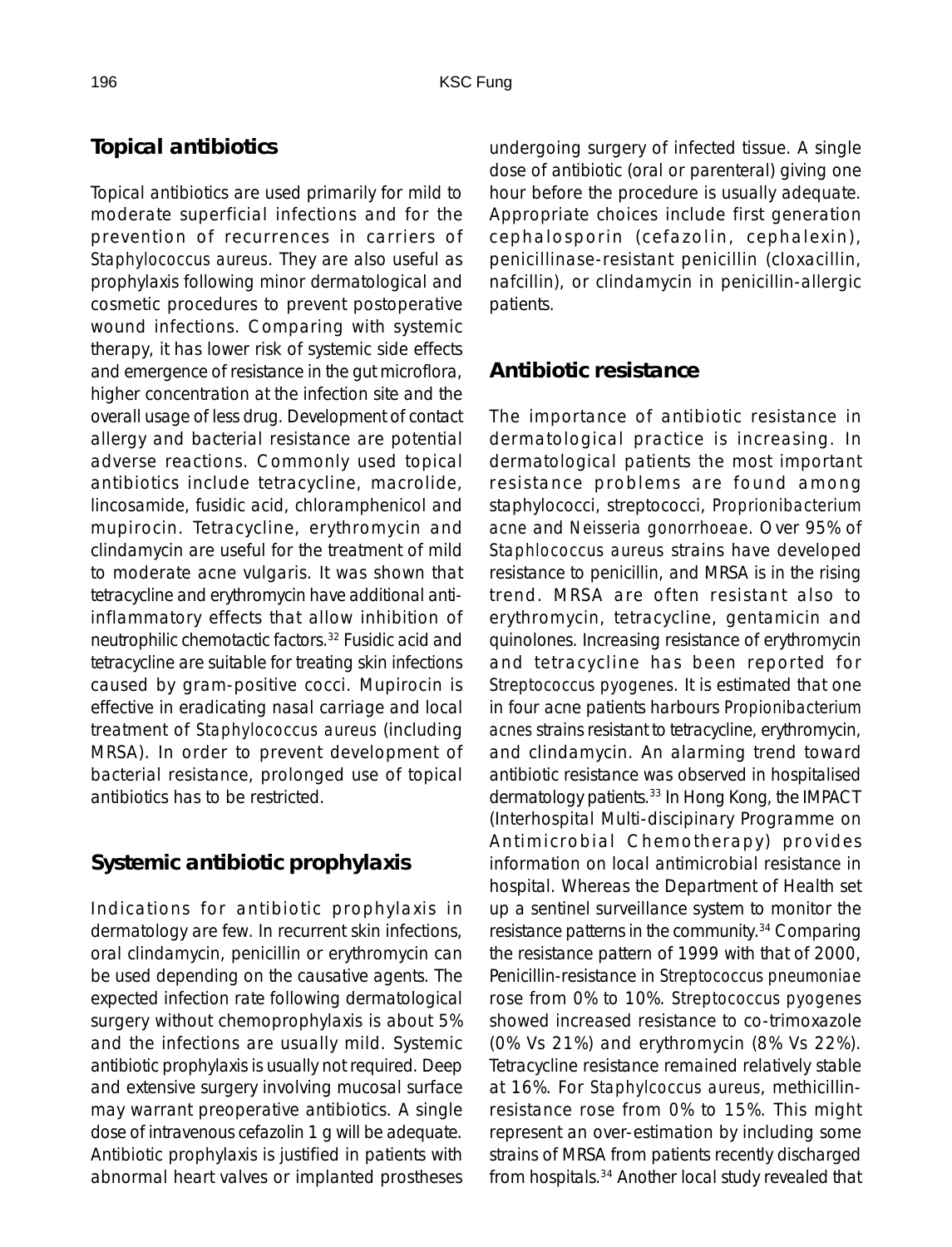all (n=496) beta-haemolytic streptococci (group A, C and G) tested remained uniformly susceptible to penicillin. The overall resistance rate to erythromycin, cotrimoxazole and tetracycline were 25.6%, 6.5% and 65.3%.35 Approximately half of the erythromycin-resistant isolates in Hong Kong are susceptible to clindamycin, indicating that clindamycin may be an alternative for treating patients who are allergic to penicillin. For *Neisseria gonorrhoeae*, fluoroquinolone resistance is being identified more frequently. Local testing of fluoroquinolone-resistant *Neisseria gonorrhoeae* showed that 81.2%, 89.9%, and 78.3% were resistant to penicillin, tetracycline and both,

respectively.36 High-level quinolone-resistance occurs in 14.5% of the quinolone-resistant strains and all remained fully susceptible to spectinomycin and ceftriaxone.

# **Conclusion**

The choice of antibiotic depends on the clinical setting, patient factors and local susceptibility patterns. Antibiotics should be restricted for essential uses to avoid emergence of bacterial resistance. The agent that is most active, least costly and has a narrow spectrum of activity is preferred. Inexpensive, generic preparations of penicillins, first-generation cephalosporins, tetracyclines and the macrolides are usually adequate for most of the commonly encountered dermatologic infections.

# **References**

- 1. Hirschmann JV. Overview of antibiotics. In: Freedberg IM, Eisen AZ, Wolff K, Austen KF, Goldsmith LA, Katz SI, editors. Fitzpatrick's dermatology in general medicine. McGraw-Hill 1999;258:2829-37.
- 2. Tomasz A. From penicillin-binding proteins to the lysis and death of bacteria: a 1979 view. Rev Infect Dis 1979;1:434-67.
- 3. Hackbarth CJ, Chambers HF. Methicillin-resistant staphylococci: genetics and mechanisms of resistance. Antimicrob Agents Chemother 1989;33:991-4.
- 4. Gould IM, Wise R. Beta-Lactamase inhibitors. In: Peterson PK, Verhoef J, editors. The Antimicrobial

Agents Annual 3. Amsterdam: Elsevier Science Publishers;1988:63-76.

- 5. Lin RY. A perspective on penicillin allergy. Arch Intern Med 1992;152:930-7.
- 6. Centers for Disease Control and Prevention (1998). 1998 Guidelines for treatment of sexually transmitted diseases. MMWR, 47(No. RR-1), 1-116.
- 7. Chong LY, Cheung WM, Leung CS, Yu CW, Chan LY. Clinical evaluation of ceftibuten in gonorrhea. A pilot study in Hong Kong. Sex Transm Dis 1998;25:464-7.
- 8. Cunha BA, Gill MV. Cefepime. Med Clin North Am 1995;79:721-32.
- 9. Anne S, Reisman RE. Risk of administering cephalosporin antibiotics to patients with histories of penicillin allergy. Ann Allergy Asthma Immunol 1995; 74:167-70.
- 10. Williams DN. Tetracyclines. In: Gorbach SL, Bartlett JG, Blacklow NR, editors. Infectious Diseases. 2nd ed. Philadelphia: WB Saunders;1998:227-31.
- 11. Qadri SM, Halim M, Ueno Y, Saldin H. Susceptibility of methicillin-resistant Staphylococcus aureus to minocycline and other antimicrobials. Chemotherapy 1994;40:26-9.
- 12. Parish LC. Clarithromycin in the treatment of skin and skin structure infections: two multicenter clinical studies. Clarithromycin Study Group. Int J Dermatol 1993;32: 528-32.
- 13. Lau CY, Qureshi AK. Azithromycin versus doxycycline for genital chlamydial infections: a meta-analysis of randomized clinical trials. Sex Transm Dis 2002;29: 497-502.
- 14. Waugh MA. Azithromycin in gonorrhoea. Int J STD AIDS 1996;7(Suppl 1):2-4.
- 15. Periti P, Mazzei T, Mini E, Novelli A. Pharmacokinetic drug interactions of macrolides. Clin Pharmacokinet 1992;23:106-31.
- 16. Sheehan-Dare RA, Papworth-Smith J, Cunliffe WJ. A double-blind comparison of topical clindamycin and oral minocycline in the treatment of acne vulgaris. Acta Derm Venereol 1990;70:534-7.
- 17. Wilkin JK, DeWitt S. Treatment of rosacea: topical clindamycin versus oral tetracycline. Int J Dermatol 1993;32:65-7.
- 18. Ferris DG, Litaker MS, Woodward L, Mathis D, Hendrich J. Treatment of bacterial vaginosis: a comparison of oral metronidazole, metronidazole vaginal gel, and clindamycin vaginal cream. J Fam Pract 1995;41: 443-9.
- 19. Chang FN, Sih CJ, Weisblum B. Lincomycin, an inhibitor of aminoacyl sRNA binding to ribosomes. Proc Natl Acad Sci U S A 1966;55:431-8.
- 20. Gootz TD, Brighty KE. Chemistry and mechanism of action of the quinolone antibacterials. In: Andriole VT, editor. The Quinolones. 2nd ed. San Diego: Academic Press;1998:29-80.
- 21. Menschik M, Neumuller J, Steiner CW, Erlacher L, Koller M, Ullrich R, et al. Effects of ciprofloxacin and ofloxacin on adult human cartilage in vitro. Antimicrob Agents Chemother 1997;41:2562-5.